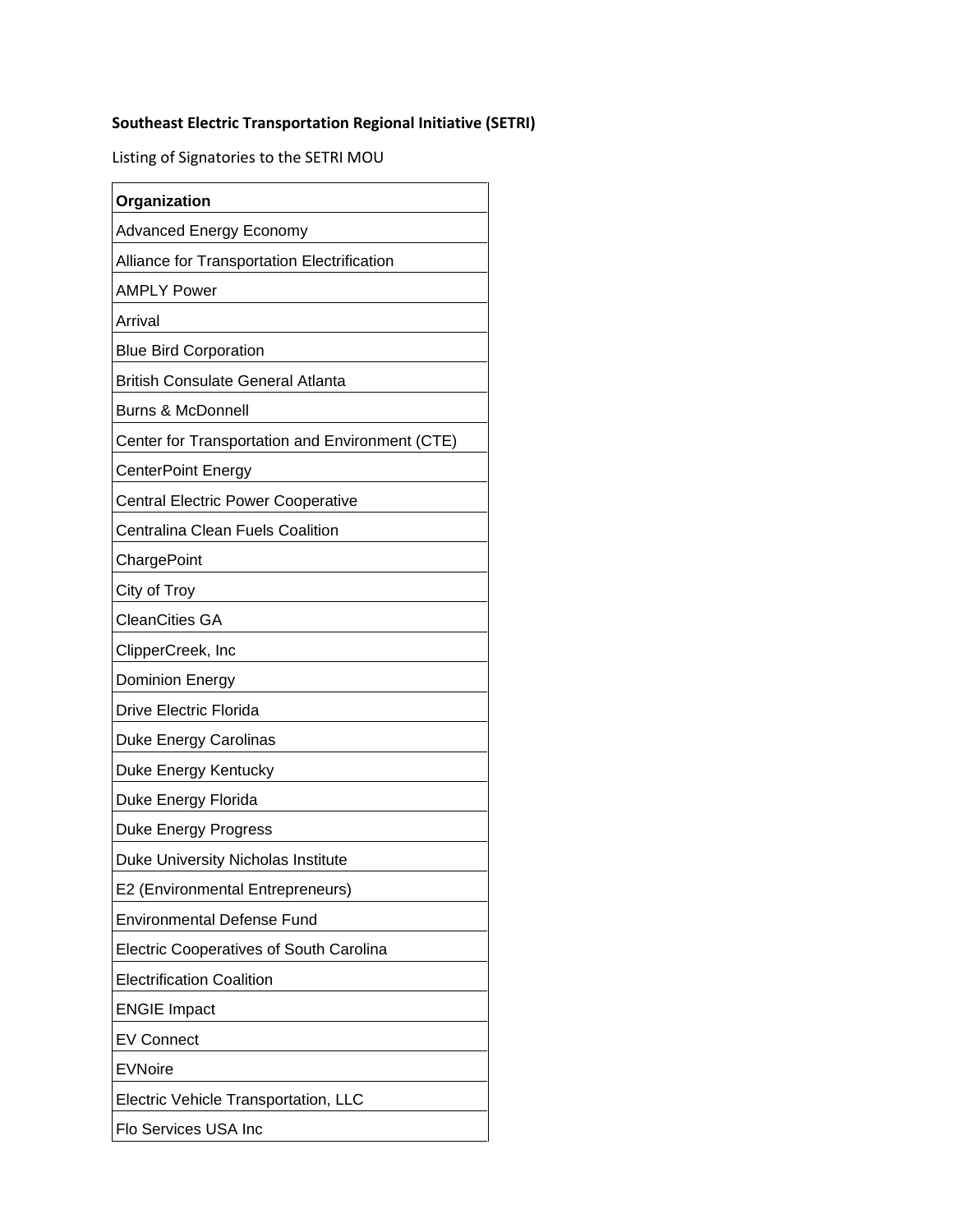| Florida Power and Light Company                   |
|---------------------------------------------------|
| Generation180                                     |
| Georgia Institute of Technology                   |
| Greenlots                                         |
| *Guidehouse*                                      |
| Jacksonville Electric Authority (JEA)             |
| Kentucky Clean Fuels Coalition                    |
| Land of Sky Clean Vehicles Coalition              |
| Mississippi State University                      |
| New Cyber Source                                  |
| North Carolina Clean Energy Technology Center     |
| Natural Resources Defense Council (NRDC)          |
| National Renewable Energy Laboratory (NREL)       |
| Ogelthorpe Power Corporation                      |
| <b>Oncor Electric Delivery</b>                    |
| Plug In America                                   |
| Proterra                                          |
| Santee Cooper                                     |
| <b>SEA Electric</b>                               |
| SemaConnect Inc                                   |
| ScottMadden                                       |
| Sierra Club                                       |
| Sona Energy Solutions                             |
| Southeast Energy Efficiency Alliance (SEEA)       |
| Southeast Florida Clean Cities Coalition          |
| Southern Alliance for Clean Energy (SACE)         |
| Southern Company                                  |
| Tampa Bay Clean Cities Coalition                  |
| Tampa Electric Company                            |
| *Tennessee Valley Authority* (TVA)                |
| Tennessee Valley Public Power Association (TVPPA) |
| Tesla                                             |
| <b>Triangle Clean Cities Coalition</b>            |
| University of Tennessee Chattanooga (UTC)         |